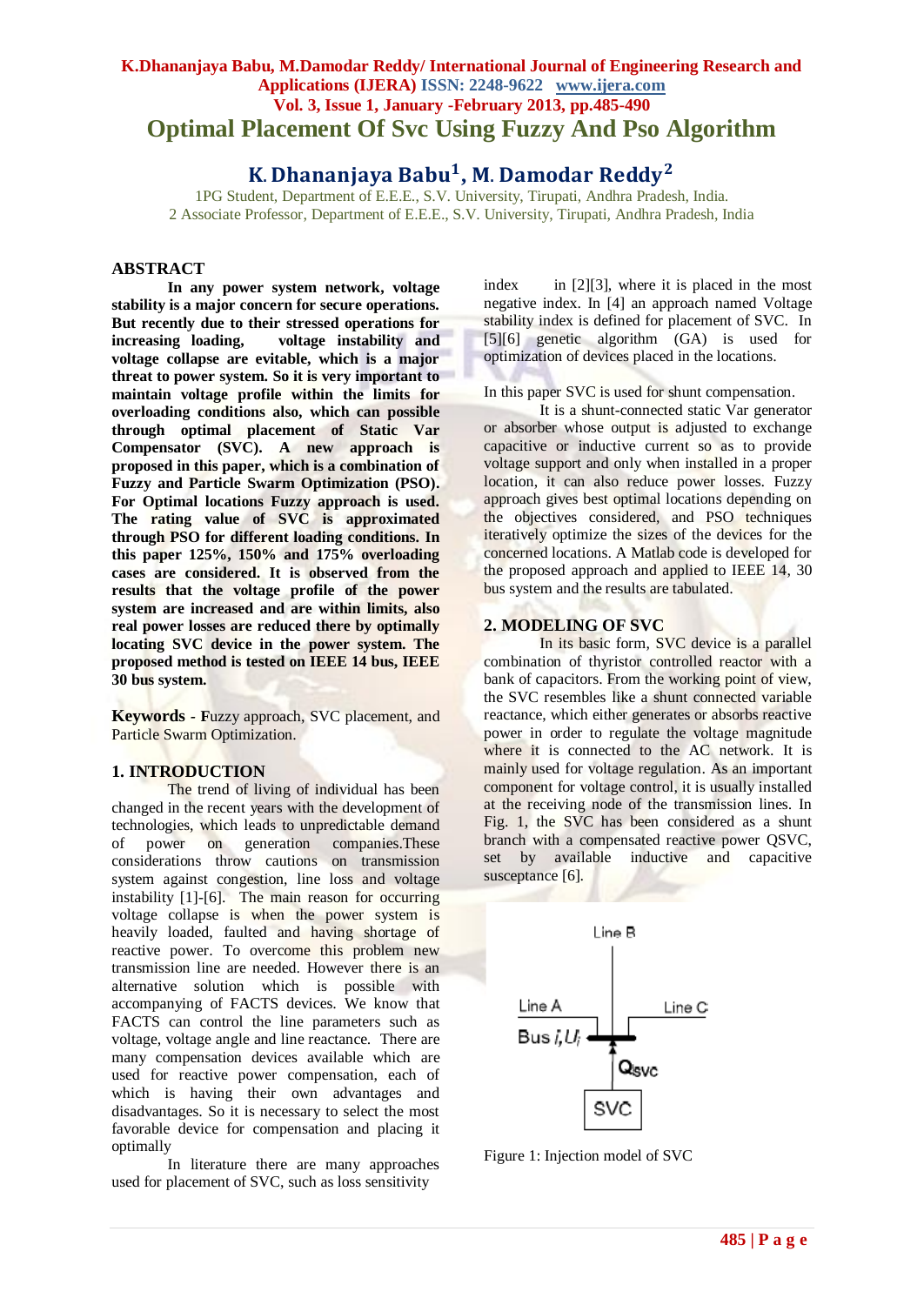The SVC model is realized as an element, which feeds a certain amount of reactive power at selected bus.

## **3. FINDING OPTIMAL LOCATIONS USING FUZZY APPROACH**

In this paper for optimal location of SVC on load buses [7], fuzzy approach is used; fuzzy logic is developed considering two objectives i.e. (i) reducing real power losses (ii) maintaining voltage profile within the allowable limits  $(0.9p.u - 1.1p.u)$ . For writing fuzzy rules two inputs Power loss index (PLI) and nodal voltages (p.u) are taken.

(1)

 $LR_i = P_i^1 - P_i^2$ 

for  $i = 1$  to number of load buses. Where,

LR – Loss Reduction.

 $P_i^1$  - Real power for normal load flow.

 $P_i^2$ - Real power for load flow by total compensation of reactive load at ith node.

The LR input is normalized using below equation, so that the values fall between 0 to 1, where the largest number having a value of 1 and the smallest as 0.

 $\text{PLI}_i = \frac{\text{LR}(i) - \text{LR}(\text{min})}{\text{LR}(\text{max}) - \text{LR}(\text{min})}$  $LR(max) - LR(min)$  (2) for  $i = 1$  to number of load buses.

The fuzzy rules are adopted from [8]. The output of fuzzy gives the suitability index for SVC placement. Maximum values will be promising locations for SVC placement



Figure-2**.** Membership function plot for Power Loss Index (PLI).



Figure-3. Membership function plot for p.u. nodal voltage.



Figure 4**:** Membership function plot for SVC Suitability Index

## **4 PARTICLE SWARM OPTIMIZATION METHOD**

In 1995 James Kennedy and Russell C. Eberhart proposes an algorithm known as Particle Swarm Optimization (PSO) which was inspired from birds flocks and fish schooling . It is a computational method that [optimizes](http://en.wikipedia.org/wiki/Mathematical_optimization) a problem by [iteratively](http://en.wikipedia.org/wiki/Iterative_method) trying to improve a candidate [solution](http://en.wikipedia.org/wiki/Candidate_solution) . Population of birds or fish is known as swarm. Each candidate of swarm is known as particle. These particles are moved (or updated) around in the search-space according to a few simple formulae.

Let *X* is the position of particle and *V* is the velocity of that particle. In a swarm, every particle knows the global best position (i.e. gbest particle) and personal best position (i.e. pbest particle). Every particle using equation (3), (4) modifies its position to reach the gbest particles.

$$
V_i^{k+1} = K_c[WV_i^k + C_1 rand_i(pbest_i - X_i) + C_2 rand_i(gbest_i - X_i)]
$$
\n(3)

 $(4)$ 

Where,

 $K_c$  = constriction factor.

 $X_i^{k+1} = X_i^k + V_i^{k+1}$ 

 $V_i^k$  = velocity of a particle *i* in  $k^{th}$  iteration. W = inertia weight parameter  $C_1$ ,  $C_2$  = weight factors  $rand_1, rand_2$  = random numbers between 0 and 1.

 $X_i^k$  Position of particle in  $k^{th}$  iteration.

 Inertia weight is calculated using below equations for better exploration of the search space.

$$
W = W_{max} - \frac{(w_{max} - w_{min}) \cdot t}{T}
$$
 (5)

Where,

 $w_{max}$ ,  $w_{min}$  are the constraints for inertia weight factor.

 $t =$  current iteration count.

 $T =$  maximum number of iterations.

Constraints considered are,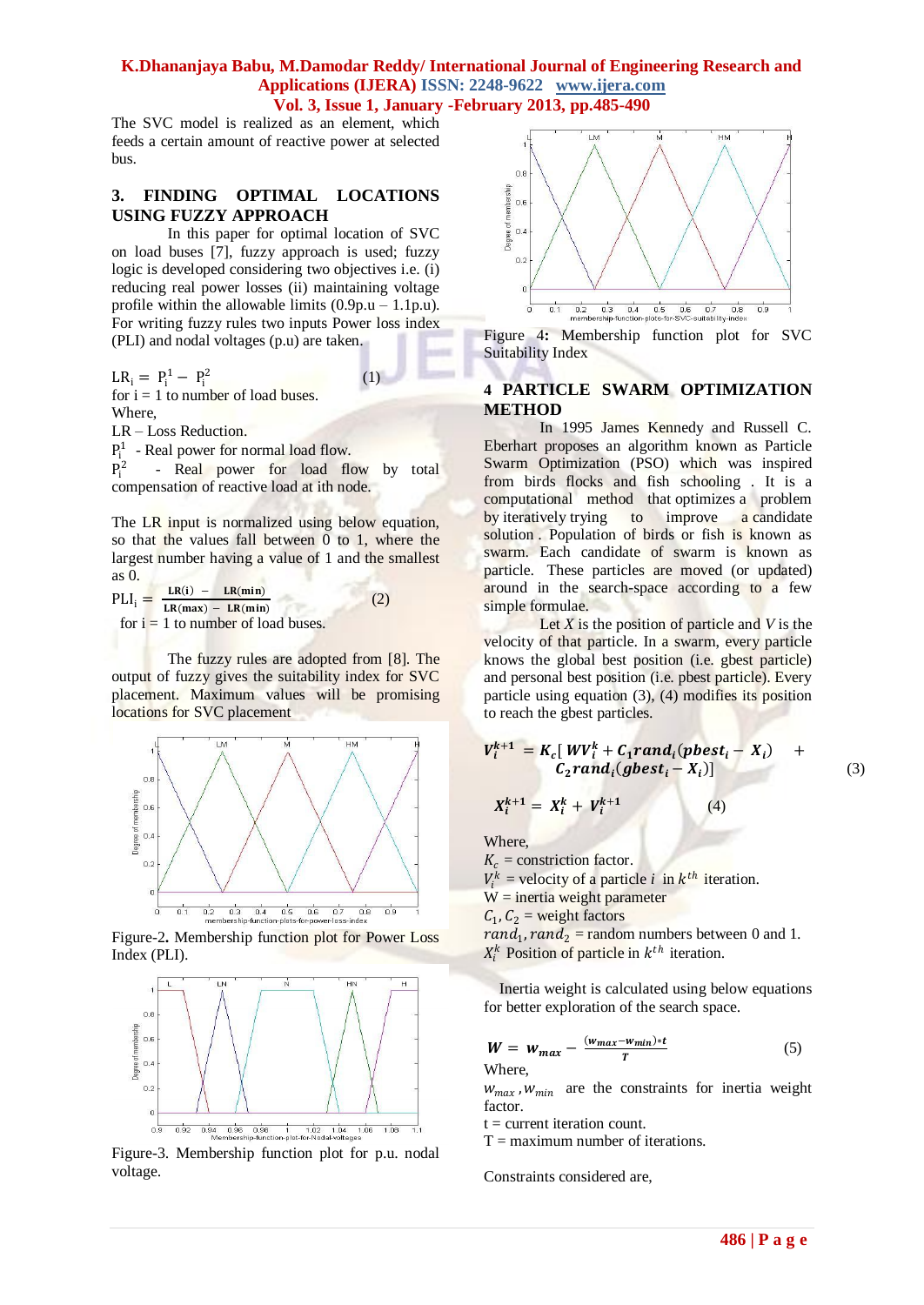$V_i^{min} \leq V_i \leq V_i^{max}$ (6)  $X_i^{min} \leq X_i \leq X_i^{max}$ (7)

#### **4.1. Algorithm to find the SVC sizes using PSO method [9]**

**Step 1**: Initially [nop x *n*] number of particles are generated randomly within the limits, where nop is the population size and  $n$  is the number of SVC devices. Each row represents one possible solution to the optimal SVC-sizing problem.

*Step 2***:** Similarly [nop x n] number of initial velocities is generated randomly between the limits. Iteration count is set to one.

*Step 3*: By placing all the '*n*' SVC devices of each particle at the respective candidate locations and load flow analysis is performed to find the total real power loss P<sub>L</sub><sup>SVC</sup>. The same procedure is repeated for the 'nop' number of particles to find the total real power losses. Fitness value corresponding to each particle is evaluated using the equation (8) for maximum loss reduction.

Fitness function for maximum loss reduction is given by:

(8)

Fitness  $F_A = P_L - P_L^{SVC}$ Where,

P<sub>L</sub> is Original total real loss,

PL<sup>SVC</sup> is Present total real loss with SVC,

Fitness with negative value is replaced with minimum and the corresponding particle position is also assign with minimum from equation (7). Initially all fitness is copied to pbest-fitness, maximum of pbest-fitness gives gbest-fitness, which is a measure for maximum loss reduction. And the corresponding particle represents gbest-particles.

*Step 4***:** New velocities for all the particles within the limits are calculated using equation (3) and the particle positions are updated using equations (4)

*Step 5*: Once the particles are updated, load flow analysis is performed; new-Fitness is calculated using equation (6). If the new-fitness is greater than pbest-fitness then the corresponding particle is moved to the pbest-particle.

*Step 6*: Maximum of pbest-fitness gives the gbestfitness and the corresponding particle is stored as gbest-particle.

*Step 7***:** From pbest-fitness maximum fitness and average fitness values are calculated. Error is calculated using the below equation.

$$
Error = (max. fitness - avg. fitness)
$$
 (9)

If this error is less than a specified tolerance then go to step 9.

**Step 8:** The current iteration count is incremented and if iteration count is not reached maximum then go to step 4.

*Step 9*: gbest-fitness gives maximum loss reduction and **g**best-particle gives the optimal SVC sizes.

**4.2 Data used for PSO**,

 $nop = 100; C_1 = 2.05; C_2 = 2.05, w_{max} = 0.9,$  $W_{min} = 0.4$ , T= 1000.

#### **5. RESULTS**

The proposed approach is used for SVC placement for the objectives considered, is placed on the node having maximum los reduction and poor voltage profile which is discussed below.

#### **5.1 Results of 14 bus system**

IEEE **14 bus system [10]** contains 5 generator buses (bus numbers: 1,2,3,6 and 8), 9 load buses (bus numbers: 4, 5, 7,9,10,11,12,13 and14) and 20 transmission lines. The load is increased by125, 150 and 175%. Optimal location on load buses, rating of SVC and real power losses after SVC placement for different load scenario using PSO are shown in Table 1.

|  |  |  |  |  | Table 1: result for 14 bus system. |
|--|--|--|--|--|------------------------------------|
|--|--|--|--|--|------------------------------------|

 $16.5 - 16.4$ 

|                      |                                        |                    | <b>PSO</b>              |                                     |
|----------------------|----------------------------------------|--------------------|-------------------------|-------------------------------------|
| Loading<br>condition | <b>Losses</b><br>without<br><b>SVC</b> | <b>SVC</b><br>Loc. | <b>Rating</b><br>of SVC | <b>Losses</b><br>with<br><b>SVC</b> |
| Normal               |                                        | 5.                 | 5.5566                  |                                     |
| loading              | 13.393                                 | 14                 | 6.9525                  | 13.3333                             |
| 125%                 |                                        | 5,                 | 36.9381                 |                                     |
| loading              | 22.636                                 | 14                 | 10.0891                 | 22.1017                             |
| 150%                 |                                        | 5,                 | 66.9741                 |                                     |
| loading              | 35.011                                 | 14                 | 13.0955                 | 33.7691                             |
| 175%                 |                                        | 9.                 | 58.5849                 |                                     |
| loading              | 51.295                                 | 14                 | 15.9442                 | 49.4955                             |
|                      | $(a)$ Manuellac din a                  |                    |                         |                                     |

(a) Normal loading.



Figure 5: Voltage profile before and after placement of SVC for Normal loading.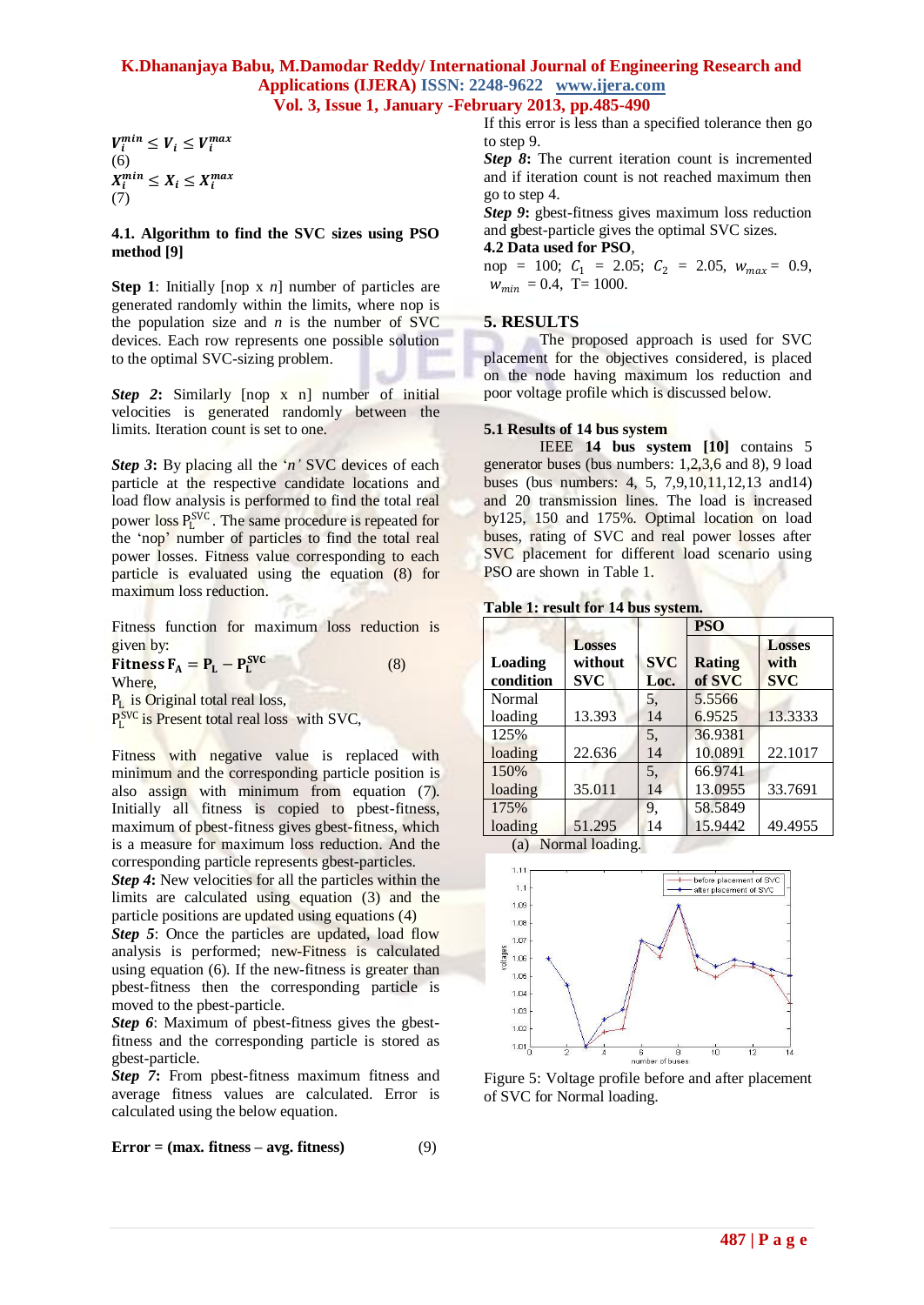

Figure 6: Voltage profile before and after placement of SVC for 125% of Normal loading.

(c) 150% loading.







Figure 8: Voltage profile before and after placement of SVC for 175% of Normal loading.

**Table 2: Voltages of 14 bus system for 175% loading.**

|                | Voltages (p.u)       |              |  |  |  |
|----------------|----------------------|--------------|--|--|--|
| Bus no:        | <b>Before</b><br>SCV | After<br>SCV |  |  |  |
| 1              | 1.0600               | 1.0600       |  |  |  |
| $\overline{2}$ | 0.9950               | 1.0050       |  |  |  |
| 3              | 0.9600               | 0.9600       |  |  |  |
| 4              | 0.9448               | 0.9729       |  |  |  |
| 5              | 0.9514               | 0.9756       |  |  |  |
| 6              | 1.0200               | 1.0600       |  |  |  |
| 7              | 0.9851               | 1.0565       |  |  |  |
| 8              | 1.0400               | 1.0900       |  |  |  |
| 9              | 0.9651               | 1.0720       |  |  |  |
| 10             | 0.9606               | 1.0568       |  |  |  |
| 11             | 0.9833               | 1.0523       |  |  |  |
| 12             | 0.9898               | 1.0393       |  |  |  |
| 13             | 0.9785               | 1.0359       |  |  |  |
| 14             | 0.9358               | 1.0477       |  |  |  |

#### **5.2Results of 30 bus system**

 IEEE **30 bus system[10]** contains 6 generator buses (bus numbers: 1, 2, 5 ,8, 11, and 13), 24 load buses (bus numbers : 3, 4, 6, 7, 9, 10, 12, 14 ,15, 16, 17, 18, 19, 20, 21, 22, 23, 24, 25, 26, 27, 28, 29 and 30) and 41transmission lines. The load is increased by125, 150 and 175%. Optimal location on load buses, rating of SVC and real power losses after SVC placement for different load scenario using PSO are shown in Table 3.

#### **Table 3: result for 30 bus system.**

|                |               |            | <b>PSO</b> |               |
|----------------|---------------|------------|------------|---------------|
|                | <b>Losses</b> |            |            | <b>Losses</b> |
| <b>Loading</b> | without       | <b>SVC</b> | Rating     | with          |
| condition      | <b>SVC</b>    | Loc.       | of SVC     | <b>SVC</b>    |
|                |               | 26,        | 3.1427     |               |
| Normal         |               | 30.        | 3.3826     |               |
| loading        | 17.528        | 7          | 12.7310    | 17.4057       |
|                |               | 30,        | 5.8710     |               |
| 125%           |               | 7.         | 32.7977    |               |
| loading        | 29.8508       | 26         | 4.9527     | 29.0912       |
|                |               | 24.        | 17.0266    |               |
| 150%           |               | 30.        | 6.9730     |               |
| loading        | 46.9429       | 26         | 4.5245     | 45.4175       |
|                |               | 24.        | 22.3177    |               |
| 175%           |               | 21.        | 63.7552    |               |
| loading        | 68.9628       | 30         | 14.4736    | 65.8756       |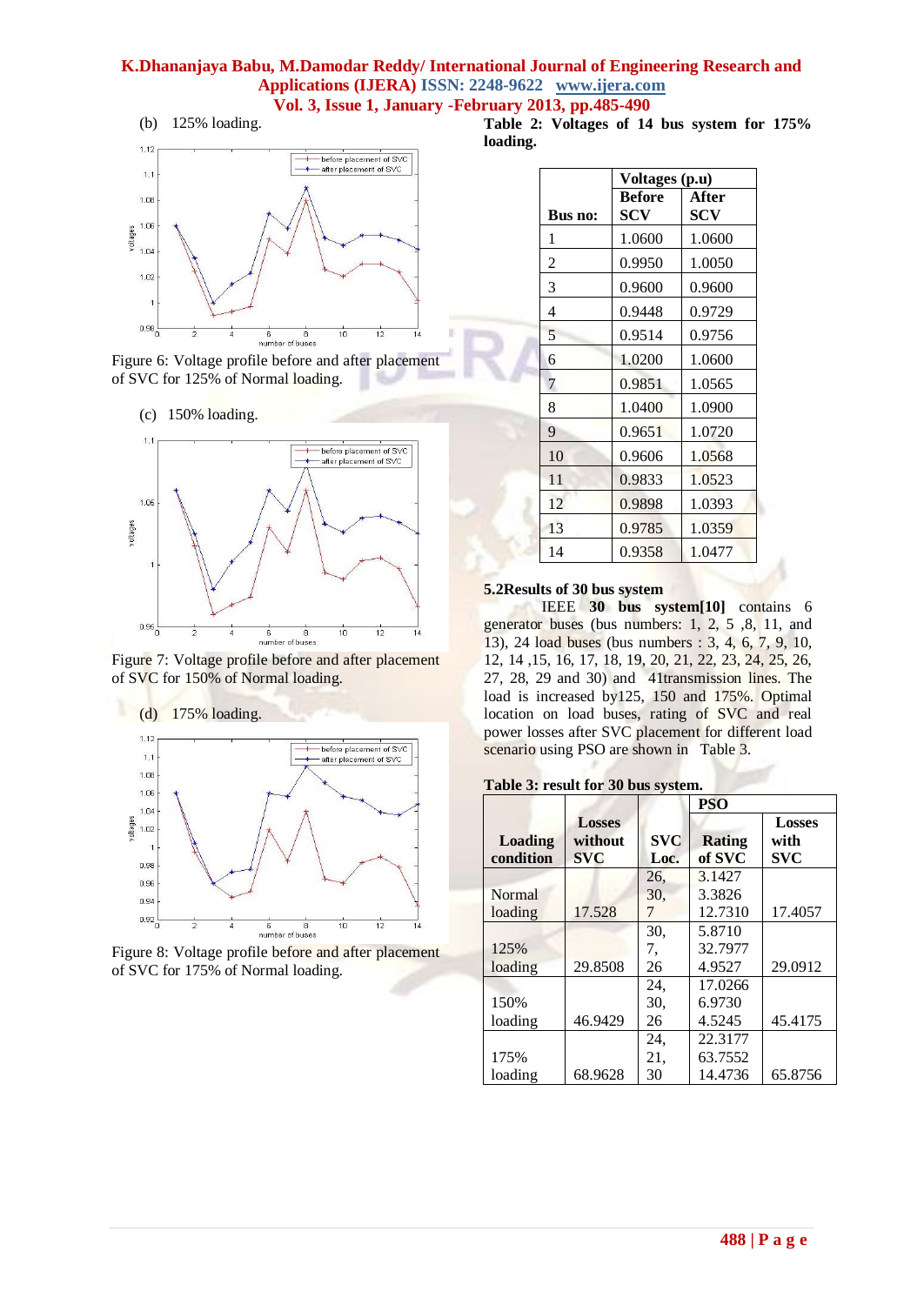

Figure 9: Voltage profile before and after placement of SVC for Normal loading.





Figure 10**:** Voltage profile before and after placement of SVC for 125% of Normal loading.





Figure 11: Voltage profile before and after placement of SVC for 150% of Normal loading.

(d) 175% loading.



Figure 12: Voltage profile before and after placement of SVC for 175% of Normal loading.

#### **6. CONCLUSION**

In this paper a two-fold approach is used for finding optimal locations and sizes of SVC devices is presented. Through fuzzy approach optimal locations are obtained and with PSO method their optimal rating values are calculated. From results it is observed that for all overloads i.e., 125%, 150% and 175% of normal loading, the voltage profile of the system is increased and maintained within the specified limits, and the real power losses are also reduced.

#### **REFERENCES**

- [1] Ushasurendra and S.S.Parthasarathy," Congestion management in deregulated power sector using fuzzy based optimal location technique for series FACTS devices", *Journal of Electrical and Electronics Engineering Research*, *Vol.4(1),00. 12-20, August 2012*.
	- [2] Mrinal Ranjan and B.Vedik,"Optimal locations of FACTS devices in a Power system by means if Sensitivity Analysis", *Journal in Trends in Electrical and Computing Engineering*, *TECE 1(1), 1-9, 2011.*
	- [3] G.Swapna, J.Srinivasa Rao, and J.Amarnath," Sensitivity approaches to improve transfer capability through optimal placementof TCSC and SVC", *International journal of advances in Engineering and Technology, July 2012, ISSN: 2231-1963.*
	- [4] Kiran kumar.K, N.Suresh."Enhancement of voltage stability through optimal placement of FACTS controllers in power system", *American journal of sustainable cities and society, vol 1 July 2012*.
- [5] Marouani.I, Guesi.T, Hadi Abdullah.H and Ouali.A,"Optimal locations of multitype facts devices for multiple contingencies using genetic algorithms", *IEEE*  $8^{th}$ *International multi-conference on systems, signals and devices, 2011.*